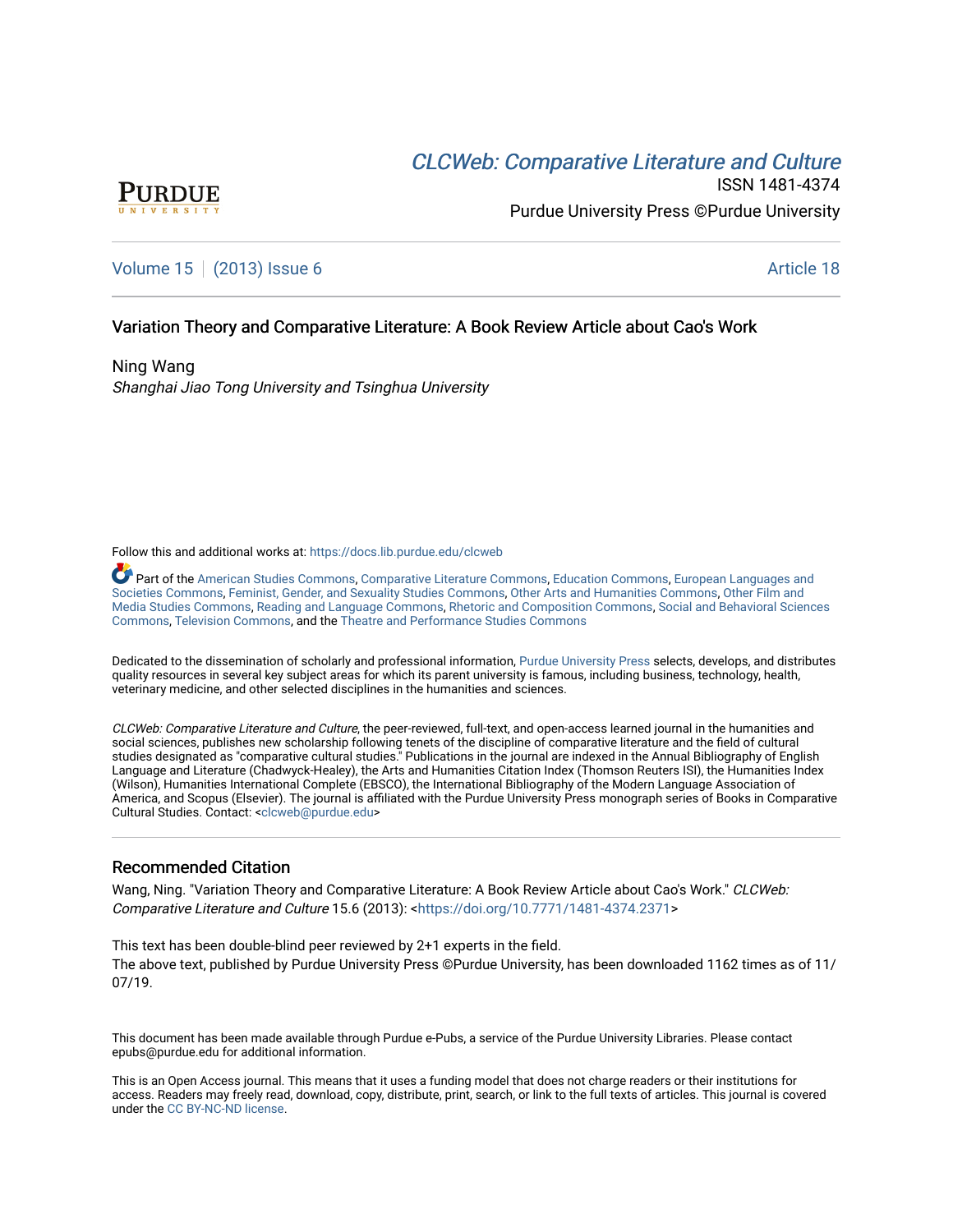## PURDUE UNIVERSITY PRESS <http://www.thepress.purdue.edu>

# CLCWeb: Comparative Literature and Culture

ISSN 1481-4374 <http://docs.lib.purdue.edu/clcweb> Purdue University Press ©Purdue University

CLCWeb: Comparative Literature and Culture, the peer-reviewed, full-text, and open-access learned journal in the humanities and social sciences, publishes new scholarship following tenets of the discipline of comparative literature and the field of cultural studies designated as "comparative cultural studies." In addition to the publication of articles, the journal publishes review articles of scholarly books and publishes research material in its Library Series. Publications in the journal are indexed in the Annual Bibliography of English Language and Literature (Chadwyck-Healey), the Arts and Humanities Citation Index (Thomson Reuters ISI), the Humanities Index (Wilson), Humanities International Complete (EBSCO), the International Bibliography of the Modern Language Association of America, and Scopus (Elsevier). The journal is affiliated with the Purdue University Press monograph series of Books in Comparative Cultural Studies. Contact: <clcweb@purdue.edu>

### Volume 15 Issue 6 (December 2013) Book Review Article 18 Ning Wang,

"Variation Theory and Comparative Literature: A Book Review Article about Cao's Work" <http://docs.lib.purdue.edu/clcweb/vol15/iss6/18>

> Contents of CLCWeb: Comparative Literature and Culture 15.6 (2013) Special Issue New Work about World Literatures Ed. Graciela Boruszko and Steven Tötösy de Zepetnek <http://docs.lib.purdue.edu/clcweb/vol15/iss6/>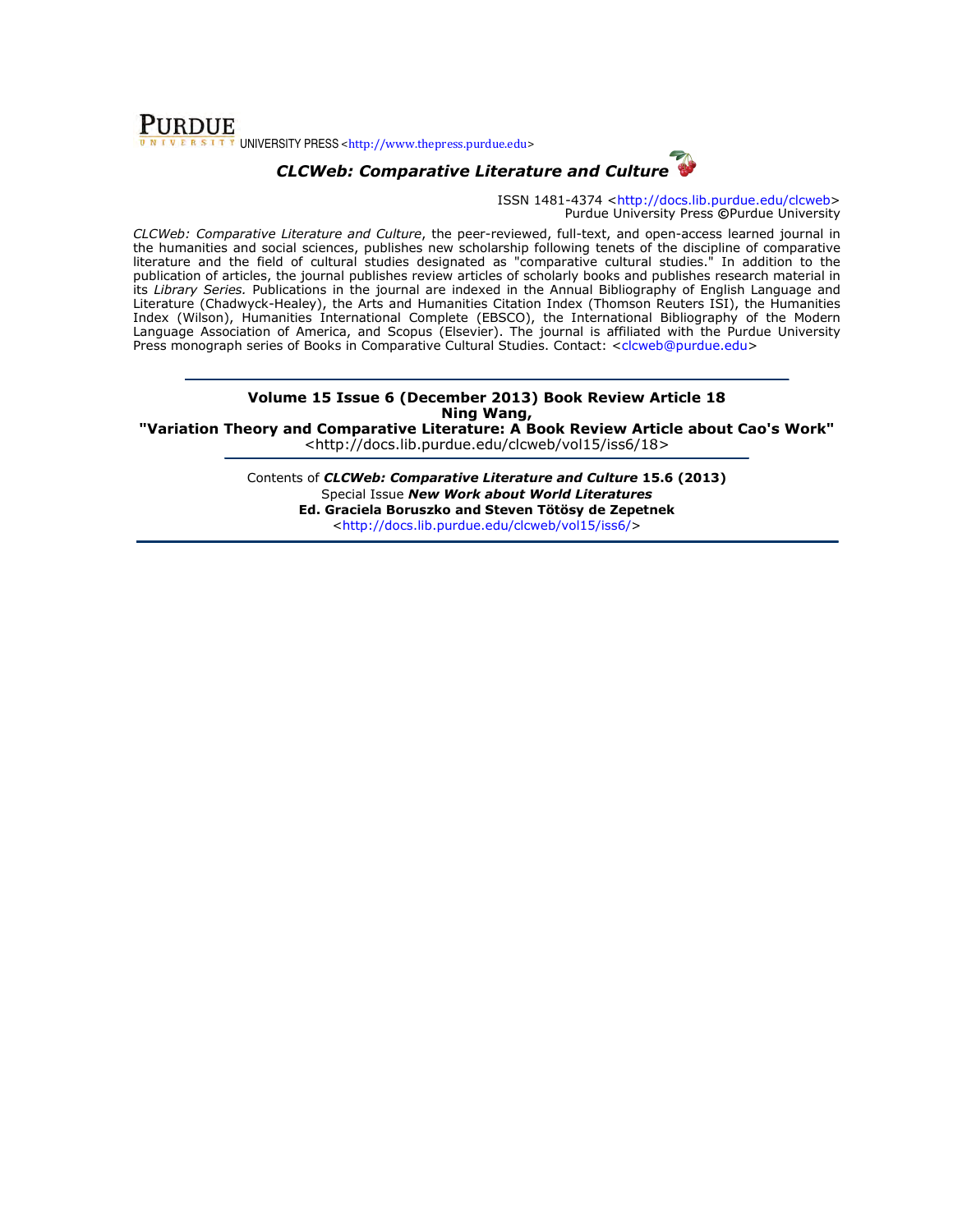### Ning WANG

### Variation Theory and Comparative Literature: A Book Review Article about Cao's Work

Although comparative literature as a discipline is flourishing in China to the extent that it occupies a prominent position both institutionally and intellectually, this is little known in the West. In the book review article at hand I discuss Shunqing Cao's (曹顺庆) books published in Chinese as representative work with regard to the prominent position comparative literature holds in Chinese scholarship today with focus on his 2014 The Variation Theory of Comparative Literature.

In comparative literature and literary theory in Chinese, Cao — the first to obtain a doctorate in comparative literature in 1987 at Sichuan University and his dissertation published a year later as 中西比较诗学 (Chinese and Western Comparative Poetics) is even from today's point of view not out of date (the book was republished in 2010; see also Cao, 比较文学概念 [Introduction to Comparative Literature]). Cao is known for the conceptionalization of 失语症 (aphasia) that invited long-standing debates and controversies. Cao theorized "variation studies" although he is not necessarily the first to adopt this research methodology in practical research (see, e.g., Xie). Of particular importance is his 2013 The Variation Theory of Comparative Literature because it is published in English and thus accessible to a wide range of comparatists. The book is the result of his studies of comparative literature and theoretical construction including books such as his 2006 比较文学教程 (Course in Comparative Literature), his 2010 比较文学学科史 (History of Comparative Literature), his 2011 迈向 比较文学第三阶段 (Towards the Third Stage of Comparative Literature) and the collected volumes 中 西比较诗学史 (with Xingming Wu, 2008) (History of Chinese and Western Comparative Poetics) and the 2012 four-volume  $\overrightarrow{P} \overrightarrow{P} \overrightarrow{P} \overrightarrow{P}$  (A History of Chinese and Foreign Literary Theory).

I believe that Cao's The Variation Theory of Comparative Literature is an important contribution to the discipline and I am suggesting this based on my understanding of the discipline's theoretical status quo in English-language scholarship. Let us first look at how some of our Western colleagues think about this book. As indicated by Cao, he was advised by Douwe Fokkema who visited China many times including Sichuan University and encouraged him to rewrite in English what he has published in Chinese so that his ideas would be known in global scholarship. Indeed, the significance of Cao's book should be recognized as Fokkema points out in the foreword that "Cao's book aims to open a dialogue with scholars abroad, in Europe, North and South America, India, Russia, South Africa, and the Arab world" (The Variation v). For although there were and are a number of Chinese comparatists who put forward interesting ideas in constructing various theoretical frameworks, their ideas cannot be read by those who do not have a good command of Chinese and, unfortunately, this has been and remains the case in the West at large. Thus the language barrier results in a limited interchange of ideas between Chinese scholars and their Western counterparts. As Fokkema says, it would be a "gross mistake not to take up the challenge of Cao's erudite exposition" for his "argument contains many pertinent observations, and where we have reason to disagree, we must express our own views so as to continue the discussion" (v).

I assume that Cao does not expect his Western colleagues to agree with him or apply some of his theoretical notions. Instead, what I gather from my conversations with him is that he intends to attract scholarly debate with Western comparatists in the context that Chinese scholars have been doing something different from Western comparative literature scholarship. I think if this goal could be realized, Chinese scholarship in comparative literature would achieve something that eluded it until now and, more importantly, perhaps the usual situation whereby Chinese scholars simply import Western thought would at least be modified. In the past, Chinese comparatists always tried to seek homogeneity, but now they will try to seek heterogeneity and in this sense the publication of Cao's book makes a significant breakthrough in comparative literature studies not only in China, but in general.

Before I elaborate on Cao's variation theory, I present a brief retrospect on the course of comparative literature in China (see also Chen and Sheng <http://docs.lib.purdue.edu/clcweb/vol15/iss6/14>; Moore <http://docs.lib.purdue.edu/clcweb/vol15/iss6/6>; Shang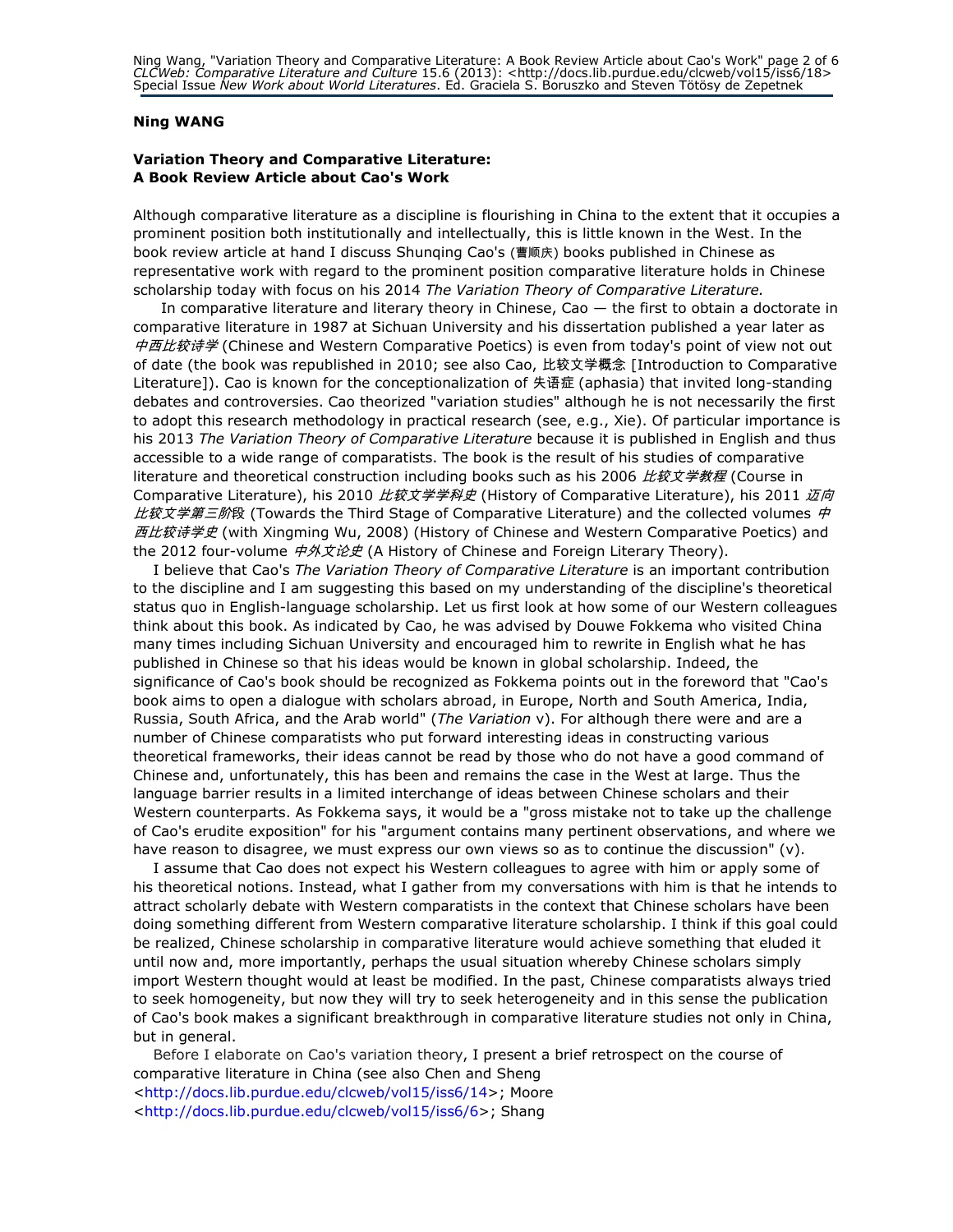<http://docs.lib.purdue.edu/clcweb/vol15/iss6/19>; Wang, Miaomiao <http://docs.lib.purdue.edu/clcweb/vol15/iss6/17>; Wang, Ning; Wang and Liu

<http://dx.doi.org/10.7771/1481-4374.1882>; Zhang

<http://docs.lib.purdue.edu/clcweb/vol15/iss6/20>; Zhang and Yue

<http://dx.doi.org/10.7771/1481-4374.1881>; Zhou and Tong <http://dx.doi.org/10.7771/1481- 4374.1092>). China's comparative literature started with the publication of Lu Xun's (鲁迅) 摩罗诗力  $\ddot{\mathcal{H}}$  (Forces of Romantic Poetry). However, others have a different opinion and they think that Guowei Wang (王国维) — who published 红楼梦评论 (Review of The Dream of the Red Chamber) and who applied Schopenhauer's philosophical and aesthetic theory to interpret the classical Chinese novel — should be regarded as the first comparatist in Chinese scholarship. Further, comparative literature was taught at some leading Chinese universities in the 1930s as there were Chinese scholars in the field of literary studies who obtained degrees at Western universities and then started to teach in China such as 范存忠 (Cunzhong Fan) who provided courses on Sino-British literary relations at Southeast University (later Central University), 吴宓 (Mi Wu) who taught English literature in comparison with classical Chinese literature at Tsinghua University, and 朱光潜 (Guangqian Zhu) who offered courses on Western aesthetics and the psychology of literature and art at Peking University and Tsinghua University. Their pioneering works paved the way for the recovery and development of comparative literature in China in the 1980s although they did not necessarily publish precisely on comparative literature.

Following the Cultural Revolution, China's opening up to the outside world, and economic reform comparative literature has been resumed owing to the efforts of scholars such as 钱锺书 (Zhongshu Qian), 季羡林 (Xianlin Ji), 杨周翰 (Zhouhan Yang), and 乐黛云 (Daiyun Yue), to name a few. At the time when few scholars of classical Chinese literature studies realized the importance of comparative literature, Cao took the initiative to apply a comparative approach to study Chinese classics. While Cao was inspired by the work of such as James Liu and Earl Miner, in his later work he transcended what he presented in his 1988 Chinese and Western Comparative Poetics where he interpreted Western critical concepts from a Chinese perspective. Cao's objective to develop a home-grown Chinese comparative literature culminated in his 2012 four-volume edited collection  $\dot{\varphi}$  $\cancel{\textit{A}}\cancel{\textit{x}}\cancel{\textit{2}}\cancel{\textit{2}}$  (A History of Chinese and Foreign Literary Theory). I posit that this work is similar and comparable to the International Comparative Literature Association / Association Internationale de Littérature Comparée's series of Comparative History of Literatures in European Languages (for a discussion of the series see Gimber <http://docs.lib.purdue.edu/clcweb/vol15/iss7/20>).

Cao's edited volumes cover a wide range of geographical locations including China, Greece, India, ancient Rome, Egypt, Persia, Britain, France, Germany, Korea, the United States, etc., thus crossing the boundaries of many languages and cultures. The strength of the work — although historiographical — lies in that it for the first time put Chinese literary theory in a broad context of world literary theory highlighting its different characteristics and unique position. It also demonstrates that to write a comprehensive history of world literary theory should not overlook the literary theory and criticism in those non-Western countries, especially China, where there is its own autonomous body of literary theory with  $\dot{\mathcal{X}}\dot{\mathcal{L}}\dot{\mathcal{H}}\dot{\mathcal{Z}}$  (The Literary Mind and the Carving of Dragons) by 刘勰 (Xie Liu) as its landmark. It is not surprising that The Literary Mind occupies about 180 pages in A History of Chinese and Foreign Literary Theory because Cao's specialty is classical Chinese literature and critical thought (although some of the equally important Western theoretical works do not occupy the similar length of discussion; however, this is important because there is enough scholarship in Chinese with regard to Western thought, but little about Chinese thought). Since the collection is available in Chinese only, it has not made an impact outside the Chinese context.

Cao is not satisfied with merely analyzing some literary and critical texts in a parallel way or summarize what other people have already done in history. The Variation Theory of Comparative Literature is a result of his theoretical reflection and what I emphasize here is that after some comparative studies of Chinese and Western literary theories, Cao wants to make his own theoretical construction. As he mentions in the book, some Chinese scholars, such as 谢天振 (Tianzhen Xie) and 严绍璗 (Shaodong Yan), have already compared Chinese literature with other national literatures in an attempt to find something different rather than similar, but it was Cao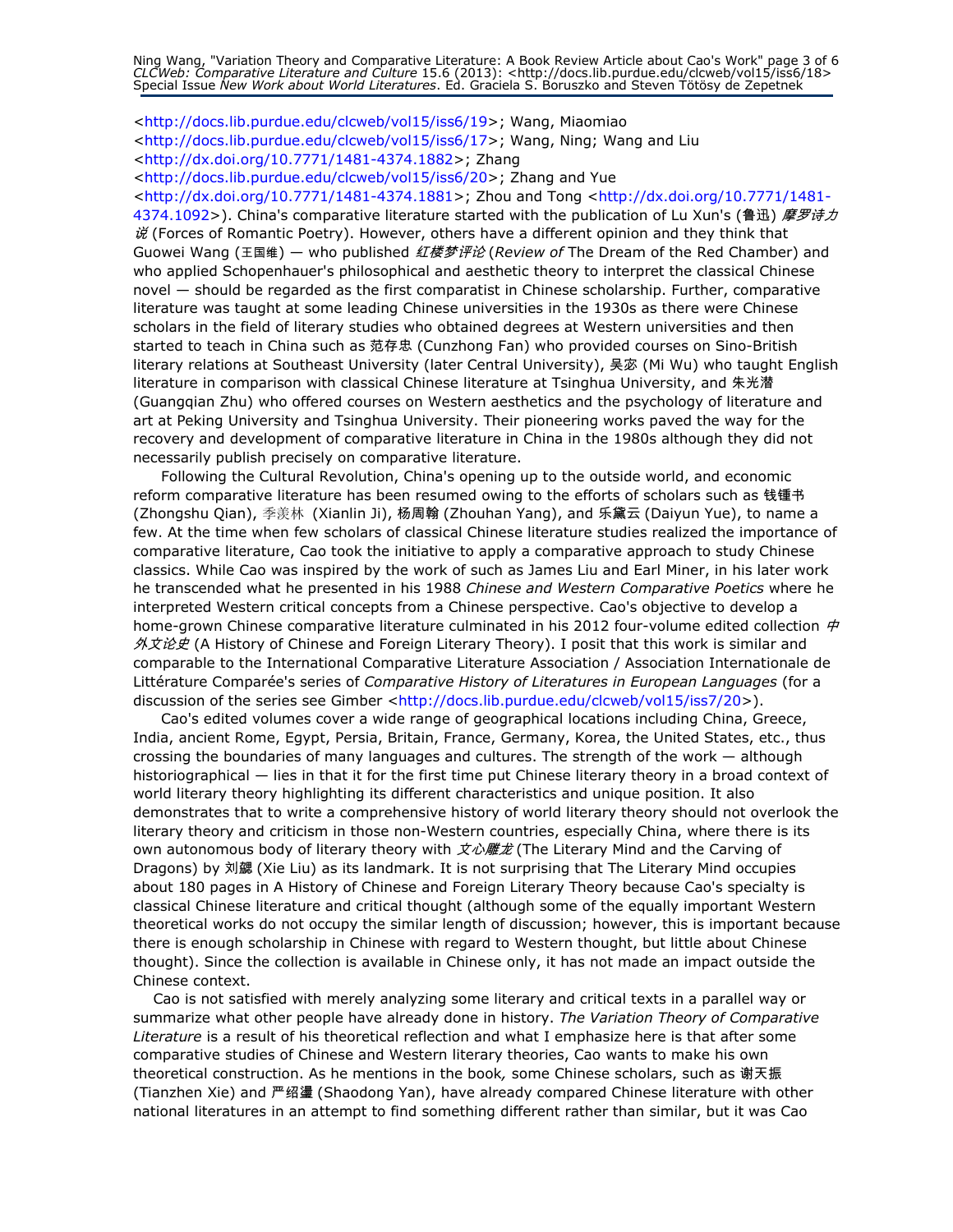who tried first to theorize these phenomena and presented theoretical constructions in Chinese. Fokkema points to this writing that "The variation theory is an answer to the one-sided emphasis on influence studies by the former 'French school' as well as to the American focus on aesthetic interpretation, inspired by New Criticism, which regrettably ignored literature in non-European languages" (v), thus pushing current international comparative literature to a new stage, namely that of cross-cultural comparative studies of different literatures. Further, while there were also "excellent cross-cultural studies, such as by the American Japanologist Earl Miner or by the Chinese James J.Y. Liu teaching in the United States, by the Japanese Yoshikawa Kojiro on Song poetry, or by the American Sinologist Stephen Owen on Tang poetry. They all discuss the phenomena of both homogeneity and heterogeneity and of sameness and difference, and they had a keen eye for the variation which Cao Shunqing provides with a theoretical framework" (Fokkema vi; on Owen's work see also Eoyang <http://docs.lib.purdue.edu/clcweb/vol15/iss5/16>; Li and Guo <http://dx.doi.org/10.7771/1481-4374.2175>).

Cao sums up the various phenomena of variations which appear in Chinese and Western literatures: 1) the variation of literary phenomena across different nations, 2) the variation of literary phenomena across different languages, 3) the variation on the level of literary texts, 4) the variation on the level of culture, and 5) the variation on the level of civilization. People might well find more aspects of such variation, but these five aspects are enough to indicate that to do comparative literature crossing linguistic and cultural boundaries one should not only seek homogeneity, but also heterogeneity and the latter is more and more tempting in the current era of globalization when global cultures are developing in a pluralistic orientation. So as comparatists, we should not only compare different literatures within a similar cultural tradition or civilization, but also pay more attention to comparing those belonging to different cultural traditions and civilizations. In this way, Cao raises a challenge to current comparative literature scholarship. Cao argues that "the study of literary variation offers a new angle, new method and new theory to comparative literature and also is a great breakthrough in worldwide comparative literature study" (The Variation 93). Further, Cao postulates that variation study can be applied with regard to influence study, analogy/parallel study, the variation in linguistic translation, the variation in exotic imagery, and variation in cultural filtration and misunderstanding" (The Variation 87), that "current studies of comparative literature should start from the logic of Chinese literary theories and adhere to its own discourse norms and value positions" (232), and that "comparison between Chinese and Western civilizations is not to find out the specific 'sameness' or otherness, nor is it to establish comparability based on 'sameness' like the French school did, nor is it to excessively pursue heterogeneity and even head off for 'irrelevance'" (236). Inspired by the recent rise of the notion of world literature(s), Cao highlights the function of translation in reconstructing the notion and practice of world literatures, but unfortunately he does not elaborate much. In sum, I think that from among Cao's criteria especially translation studies and imagology studies deserve special attention.

As to what characterizes the proposed Chinese school of comparative literature, Cao does not elaborate much as he has done elsewhere in his Chinese-language publications, but the reason why he proposed variation studies is to characterize the proposed Chinese school with this new approach: "the ultimate goal of variation is to achieve harmony and even the effect of 'harmonious yet different' through 'seeking for otherness' and mutual elucidation and variation among literatures from heterogeneous civilization. It should be commonly accepted that facts should speak for themselves and comparison is an implicit inspiration. Therefore, the essential relation between civilization heterogeneity and the variation of comparative literature is to first acknowledge commensurability and otherness and then to establish comparability" (The Variation 236). As we know, the Chinese school was first proposed by scholars such as John J. Deeney and Peng-hsiang Chen, but their work did not resonate in Western scholarship. But today things are different: along with the rapid development of the Chinese economy as the second largest economy and one of the world's powers perhaps more attention will be paid in the study of literature and culture to Chinese thought. While the long-standing bias of Orientalism still dominates, the value of Chinese culture and literature must be acknowledged and incorporated in comparative literature studies and it is here where Cao's work is timely and relevant.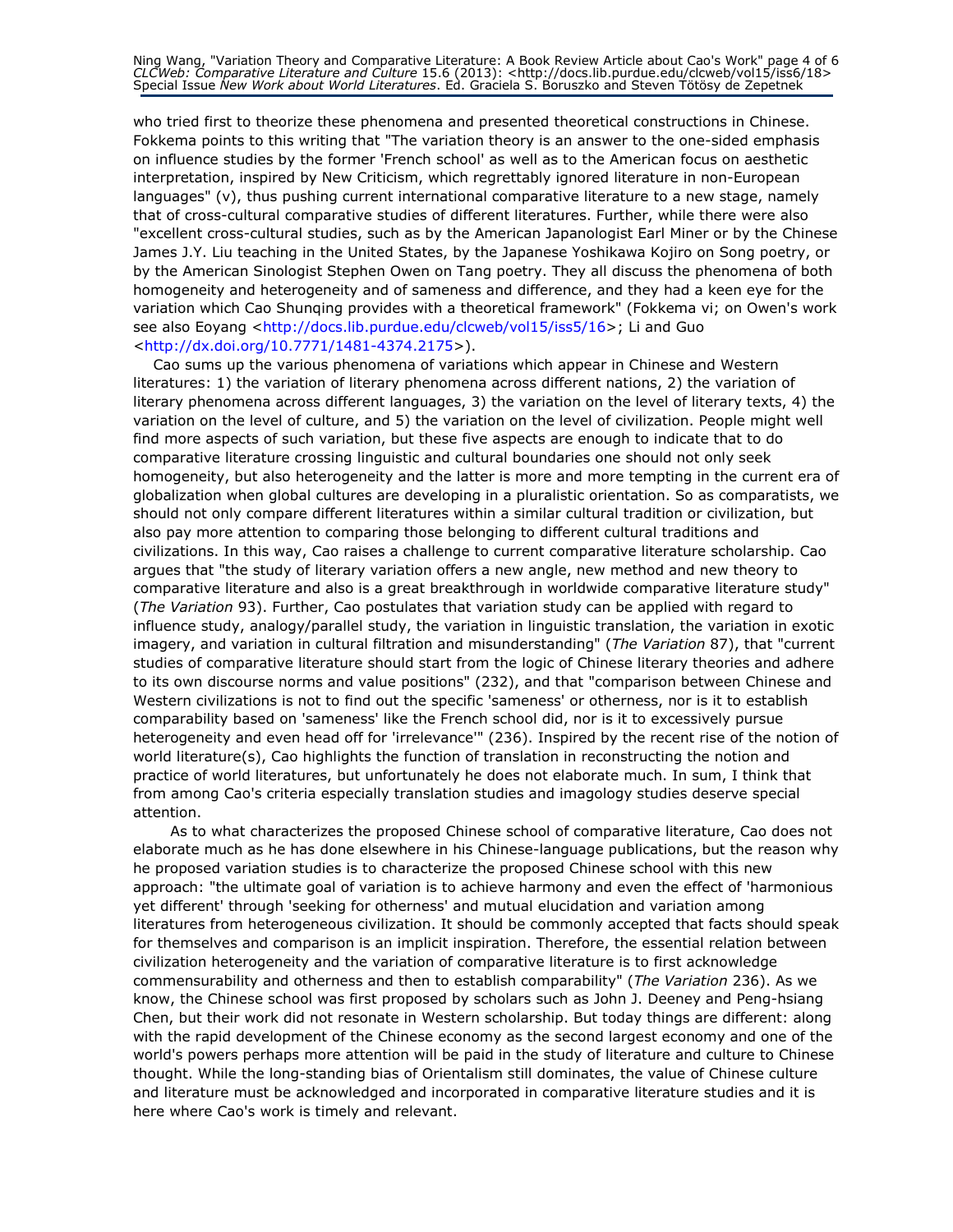Ning Wang, "Variation Theory and Comparative Literature: A Book Review Article about Cao's Work" page 5 of 6 CLCWeb: Comparative Literature and Culture 15.6 (2013): <http://docs.lib.purdue.edu/clcweb/vol15/iss6/18> Special Issue New Work about World Literatures. Ed. Graciela S. Boruszko and Steven Tötösy de Zepetnek

#### Works Cited

Cao, Shunqing (曹顺庆). *中西比较诗学* (Chinese and Western Comparative Poetics). Beijing: Peking UP, 1988. Cao, Shunqing (曹顺庆). 中西比较诗学 (Chinese and Western Comparative Poetics). Beijing: China Renmin UP, 2010.

Cao, Shunqing (曹顺庆). *比较文学教程* (Course in Comparative Literature). Beijing: Higher Education P, 2006.

Cao, Shunqing (曹顺庆). 比较文学概念 (Introduction to Comparative Literature). Beijing: Renmin UP, 2011.

Cao, Shunqing. The Variation Theory of Comparative Literature. Heidelberg: Springer, 2013.

- Cao, Shunqing (曹顺庆). *迈向比较文学第三阶*段 (Towards the Third Stage of Comparative Literature). Shanghai: Fudan UP, 2011.
- Cao, Shunqing (曹顺庆), ed. 比较文学学科史 (History of Comparative Literature). Chengdu: Bashu Publishing, 2010.
- Cao, Shunqing (曹顺庆), ed. *曹顺庆. 中外文论史* (A History of Chinese and Foreign Literary Theory). Chengdu: Bashu P, 2012. 4 Vols.
- Cao, Shunqing (曹顺庆), and Xingming Wu (吴兴明), eds. *中西比较诗学史* (History of Chinese and Western Comparative Poetics). Chengdu: Bashu Publishing, 2008.
- Chen, Peng-hsiang. From Thematics to the "Chinese School" of Comparative Literature. Taipei: Bookman Books, 1992.
- Chen, Xiaoming, and Anfeng Sheng. "A Survey of Twentieth-century Literary Theory and Criticism in Chinese." CLCWeb: Comparative Literature and Culture 15.6 (2013):
- <http://docs.lib.purdue.edu/clcweb/vol15/iss6/14>. Deeney, John J., ed. *Chinese-Western Comparative Literature Theory and Strategy*. Hong Kong: The Chinese UP, 1980.
- Eoyang, Eugene. "The Persistence of 'Cathay' in World Literature." CLCWeb: Comparative Literature and Culture 15.5 (2013): <http://docs.lib.purdue.edu/clcweb/vol15/iss5/16>.
- Fokkema, Douwe. "Foreword." The Variation Theory of Comparative Literature. By Shunqing Cao. Heidelberg: Springer, 2013. v-vii.
- Gimber, Arno. "European Romantic Prose: A Book Review Article of Comparative History of Literatures in European Languages." CLCWeb: Comparative Literature and Culture 15.7 (2013): <http://docs.lib.purdue.edu/clcweb/vol15/iss7/20>.
- Ji, Xianlin (季羡林). *比较文学与民间文学* (Comparative Literature and Folk Literature). Beijing: Peking UP, 2001.
- Li, Qingben, and Jinghua Guo. "Cross-cultural Interpretation and Chinese Literature: A Book Review Article on Owen's Work in Sinology." CLCWeb: Comparative Literature and Culture 15.1 (2013): <http://dx.doi.org/10.7771/1481-4374.2175>.
- Liu, Xie (刘勰). *文心雕龙* (The Literary Mind and the Carving of Dragons). Zhengzhou: Zhongzhou Classics Publishing, 2013.
- Lu, Xun (鲁迅). *坟·摩罗诗力说* (The Grave: Forces of Romantic Poetry). Beijing: People's Literature P, 1980.
- Miner, Earl Roy. Comparative Poetics: An Intercultural Essay on Theories of Literature. Princeton: Princeton UP, 1990.
- Moore, Aaron Lee. "Interdisciplinary Studies and Comparative Literature in China and the West." CLCWeb: Comparative Literature and Culture 15.6 (2013): <http://docs.lib.purdue.edu/clcweb/vol15/iss6/6>.
- Qian, Zhongshu (钱锺书). 管锥编 (Guan Zhui Bian)4 volumes. Beijing: Zhonghua P, 1979. 4 Vols. Shang, Biwu. "Ethical Criticism and Literary Studies: A Book Review Article about Nie's Work." CLCWeb:
- Comparative Literature and Culture 15.6 (2013): <http://docs.lib.purdue.edu/clcweb/vol15/iss6/19>. Wang, Guowei (王国维). 红楼梦评论. 1904. (Review of The Dream of the Red Chamber). Hangzhou: Zhejiang
- Classcis Publishing, 2012. Wang, Miaomiao. "Comparative Literature in Chinese: A Survey of Books Published 2000-2013." CLCWeb:
- Comparative Literature and Culture 15.6 (2013): <http://docs.lib.purdue.edu/clcweb/vol15/iss6/17>. Wang, Ning. "'Death of a Discipline'? Toward a Global/Local Orientation of Comparative Literature in China."
- Neohelicon: acta comparationis litterarum universarum 23.2 (2006): 149-63. Wang, Xiaolu, and Yan Liu. "Comparative Literature in Chinese." CLCWeb: Comparative Literature and Culture
- 13.4 (2011): <http://dx.doi.org/10.7771/1481-4374.1882>.
- Wang, Xiaolu, and Yan Liu. "Comparative Poetics in Chinese." Companion to Comparative Literature, World Literatures, and Comparative Cultural Studies. Ed. Steven Tötösy de Zepetnek and Tutun Mukherjee. New Delhi: Cambridge UP India, 2013. 239-53.
- Xie, Tianzhen (谢天振). *译介学* (Translation Studies): Shanghai: Shanghai Foreign Language Education P, 1999. Yan, Shaodang (严绍璗). *中国文化在日本* (Chinese Culture in Japan). Beijing: Xinhua P, 1994.
- Yang, Zhouhan (杨周涵). *镜子与七巧板* (The Mirror and the Jigsaw). Beijing: China Social Sciences Publishing,
- 1990. Yue, Daiyun (乐黛云). *比较文学与中国现代文学* (Comparative Literature and Modern Chinese Literature). Beijing: Peking UP, 1987.
- Zhang, Hui, and Daiyun Yue. "Comparative Literature in Chinese and an Interview with Yue." CLCWeb: Comparative Literature and Culture 13.4 (2011): <http://dx.doi.org/10.7771/1481-4374.1881>.
- Zhang, Longxi. "Poetics and World Literature." Neohelicon: acta comparationis litterarum universarum 38.2 (2011): 319-27.
- Zhang, Tian. "Comparative Literature and Cultural Studies: A Book Review Article about Wang's Work." CLCWeb: Comparative Literature and Culture 15.6 (2013):
	- <http://docs.lib.purdue.edu/clcweb/vol15/iss6/20>.
- Zhou, Xiaoyi, and Q.S. Tong. "Comparative Literature in China." Comparative Literature and Comparative Cultural Studies. Ed. Steven Tötösy de Zepetnek. West Lafayette: Purdue UP, 2003. 268-83.
- Zhou, Xiaoyi, and O.S. Tong. "Comparative Literature in China." CLCWeb: Comparative Literature and Culture 2.4 (2000): <http://dx.doi.org/10.7771/1481-4374.1092>.